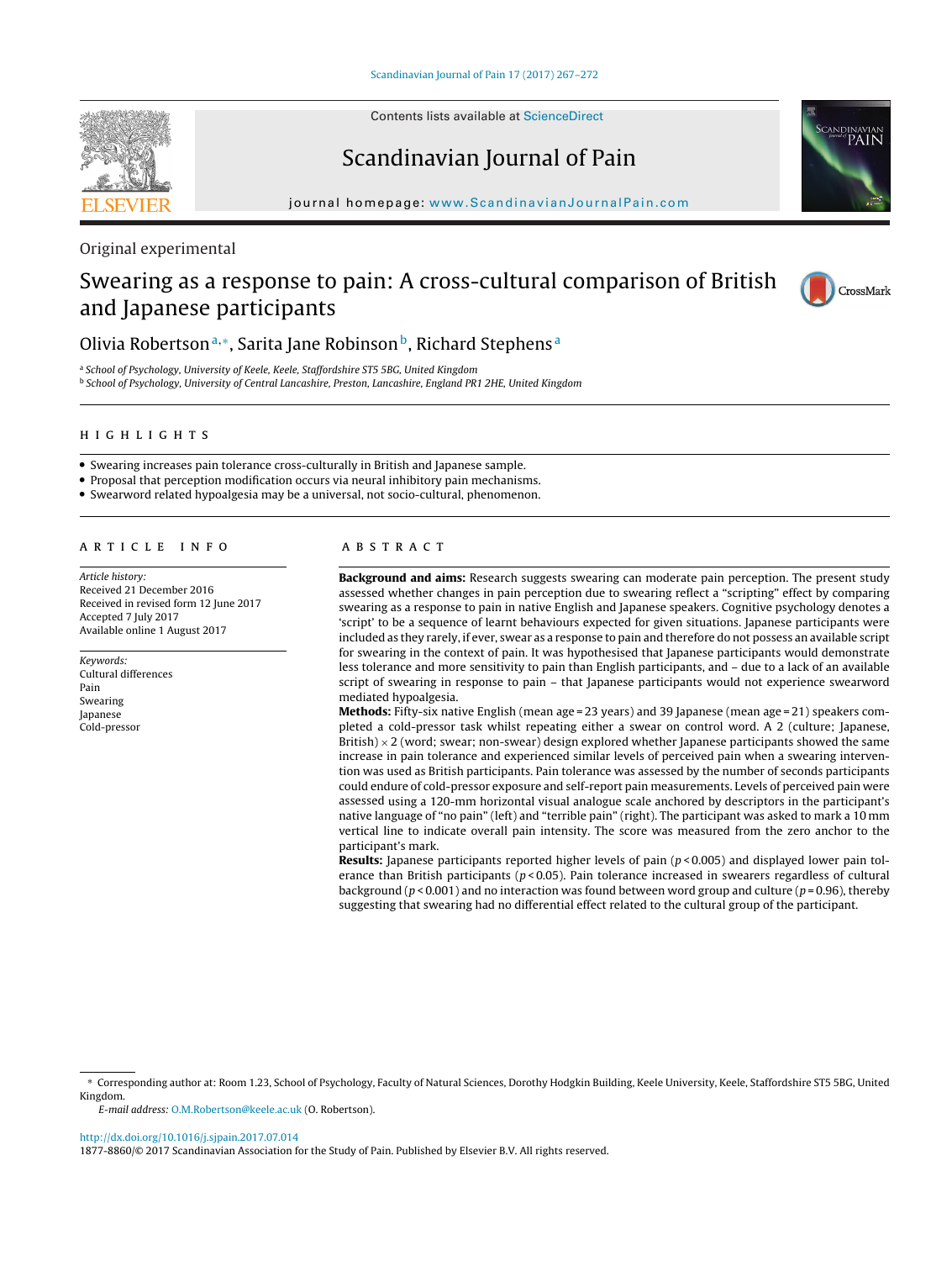**Conclusions:** The results replicate previous findings that swearing increases pain tolerance and that individuals from an Asian ethnic background experience greater levels of perceived pain than those from a Caucasian ethnic background. However, these results do not support the idea of pain perception modification due to a "scripting" effect. This is evidenced as swearword mediated hypoalgesia occurs irrespective of participant cultural background. Rather, it is suggested that modulation of pain perception may occur through activation of descending inhibitory neural pain mechanisms.

**Implications:** As swearing can increase pain tolerance in both Japanese and British people, it may be suggested that swearword mediated hypoalgesia is a universal phenomenon that transcends socio-cultural learnt behaviours. Furthermore, swearing could be encouraged as an intervention to help people cope with acute painful stimuli.

© 2017 Scandinavian Association for the Study of Pain. Published by Elsevier B.V. All rights reserved.

#### **1. Introduction**

Research has shown that the act of repeating a swearword can elicit an increase in pain tolerance when compared with repeating a non-swear word  $[1-3]$ . The hypoalgesic effect has been explained as being mediated by the sympathetic nervous system triggered by swearing [\[3\].](#page-4-0)

However, an alternative explanation posits that the act of voluntarily vocalising modulates responses to pain by engaging in a pre-learnt scripted behaviour. The term "script" in cognitive psychology was coined to denote the idea that many transactions are stereotypical to the point that they can be written down like a script  $[4]$ . It may be this scripted aspect of swearing in response to pain that produces the hypoalgesic effect by distracting attention from processing the pain response [\[5\],](#page-4-0) perhaps by evoking familiarity or positive emotions.

One way of assessing the scripted explanation of swearing in response to pain would be a cross-cultural comparison between cultures that differ in the degree of social acceptability afforded to swearing as a pain behaviour. The English language has a colourful and expansive profane vocabulary  $[6]$  and swearing as a response to pain is culturally accepted and commonplace within British culture [\[7\].](#page-4-0) In contrast, the Japanese language is filled with subtle verbal nuances that allow for verbal denigration to occur without profane language, and has been described as a language largely devoid of swearing  $[8,9]$ . For example, a Japanese speaker could cause offence by using a pronoun implying that their own status is higher than the listener [\[10\].](#page-4-0) Anecdotal accounts indicate that Japanese speakers rarely, if ever, swear as a response to pain. Rather, onomatopoeic expressions are used in response to and as an expression of pain. For example, 'Zuki-zuki' indicates a moderate to severe throbbing pain. Forty-percent of native Japanese patients reporting tension headaches expressed their headache characteristics using zuki-zuki [\[11\].](#page-4-0) Therefore, while the average native English speaker can be thought of as having a well-rehearsed "script" for swearing in response to pain, the average native Japanese speaker would not. Comparing the efficacy of swearing in response to pain in native English and Japanese speakers would therefore shed light on the "script" theory of hypoalgesia of swearing.

The current study recruited 95 (56 British) participants, and asked them to complete a cold-pressor pain task whilst repeating either an English or Japanese language-specific swear or neutral (control) word. Based on previous research indicating that individuals with an Asian ethnic background demonstrate less tolerance and more sensitivity to pain than Caucasians [\[12,13\],](#page-4-0) we hypothesise that native English speakers would show increased pain tolerance and reduced pain perception compared to native Japanese speakers. Further, as Japanese speakers do not commonly use swearing in response to pain, swearing should not trigger a rehearsed "script" and so should not result in a reduced pain experience. Therefore, we would expect only English speakers to show

an increased pain tolerance and reduced pain experience when they swear.

## **2. Method**

#### 2.1. Design

A 2 (culture; Japanese, English)  $\times$  2 (word intervention; swearing, non-swearing) fully independent design was implemented. Pain tolerance was measured using cold-pressor latency and pain perception was self-assessed using a visual analogue scale. Participants were randomly assigned to the swearing and non-swearing conditions.

#### 2.2. Participants:

Ninety-five students (59 females and 36 males; age range 18–44; mean age 22.42 years) based on an a priori power calculation. The power calculation indicated that a minimum sample size of  $n = 90$  will allow for 80% power to detect medium sized effects  $(d=0.6)$  [\[2\]](#page-4-0) based on comparisons across the swearing and non-swearing independent groups with alpha set at 0.05 [\[14\].](#page-4-0) However, a slightly larger number was recruited in anticipation of possible attrition. Participants were recruited via opportunity sampling from a university in the North West of England. There were 56 native-English speaking participants (30 controls and 26 swearers, mean age 23 years), and 39 native-Japanese speaking participants (20 controls, and 19 swearers, mean age 21 years). Japanese participants had been living in the UK for a maximum of five months as part of a foreign exchange programme. Thus, it is unlikely that a script of swearing in response to pain had been learnt and internalised by Japanese participants. Furthermore, whilst Japanese participants did have varying levels of English language proficiency, all participants were students undertaking a year abroad programme and as such would be unlikely to have English language fluency. Participants were randomly allocated into swearing and non-swearing groups. Participants were excluded from the study applying criteria identified via a confidential self-report screening questionnaire. These criteria included: (i) hypertension; (ii) heart arrhythmia; (iii) suffering from Raynaud's disease (iv) being prone to poor peripheral circulation in the hands/feet (v) currently feeling unwell for any reason. All participants gave verbal consent and were tested in accordance with the national and local ethics guidelines adhering to the Declaration of Helsinki. Participants obtained no financial reward for their participation.

#### 2.3. Materials and apparatus

#### 2.3.1. Cold-pressor

Cold-pressor pain was induced through the submergence of the non-dominant hand in ice cold water. A manual set-up,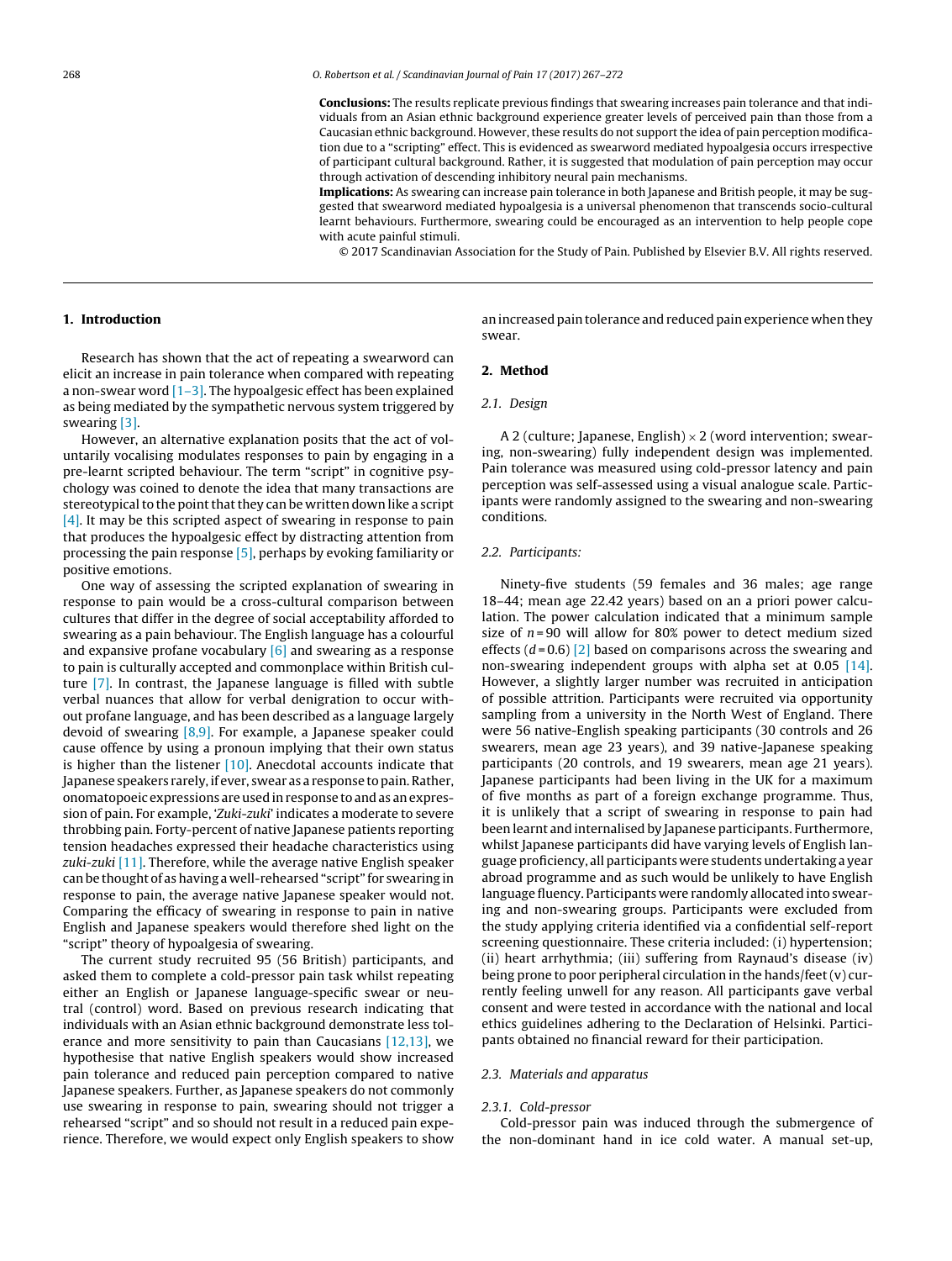controlled container with a 6-litre capacity was filled with water and cooled until a water temperature of between 1 ◦C and 3 ◦C was obtained. Water temperature was maintained using a mixture of ice and water. The temperature was monitored via a thermometer to ensure that the water temperature remained within the required range.

#### 2.3.2. Pain assessment

Pain tolerance was measured as the time in seconds that participants were able to hold their hand immersed in the ice water. Pain perception was assessed using a visual analogue scale (VAS). The VAS was presented as a 120-mm horizontal line anchored by descriptors of "no pain" (left) and "terrible pain" (right). The participant was asked to mark a 10 mm vertical line to indicate overall pain intensity. The score was measured from the zero anchor to the participant's mark. A millimetre scale was used to measure the participant's score with a range of possible scores from 0 to 120 [\[15,16\].](#page-4-0)

#### 2.3.3. Words

Four words were used for the current study. For the swear word in the British condition the word 'fuck' was chosen in order to best replicate previous studies  $[1,2]$  investigating swearing as a pain response. The neutral word in the British condition was 'cup'. 'Cup' was used due to its similar linguistic qualities to the word 'fuck', as both words are one syllable long and contain hard phonemes.

In the Japanese group the swearword 'kuso' was used. 'Kuso', which is defined as "crude for faeces; shit" by the Kodansha's Furigana Dictionary [\[17\],](#page-4-0) was chosen because of its popularity and accessibility in contemporary Japanese. There is no equivalent to the English word 'fuck' in the Japanese language. In Japanese, the neutral word was 'kappu', which is defined as a "cup with a handle for drinks" by the Kodansha's Furigana Dictionary [\[17\].](#page-4-0) The word 'kappu' was selected as it had similar linguistic qualities to the word 'Kuso'; both words have two syllables, and have similar starting phonemes.

#### 2.4. Randomisation

Prior to the onset of data collection, a computer-generated list of random numbers was used to randomly assign participants into either the experimental or control groups, and was stratified with a 1:1 allocation using random block sizes of 2 and 3. The allocation sequence was concealed from the researchers collecting data, and was available only within sequentially numbered, but otherwise identical, sealed and opaque envelopes containing a single A4 sheet of paper with a written code designating the participant into either the intervention or control group. There were no detectable differences in weight or size between the intervention and control envelopes. Participants were blind to the alternative experimental groups, and study hypotheses were concealed until after completion of data collection. As the VAS and timed pain latency scores are not subjective measures, outcome assessors were not blinded.

#### 2.5. Procedure

Participants were tested individually in a laboratory setting and a single-blind experimental design was employed. Following randomisation into an experimental group, participants completed a screening questionnaire before receiving a full briefing regarding the study. The full briefing included instructions for the coldpressor task, information about timing and how to complete the pain scales, assertation of self-reported dominant hand, and verbal assignment of test word (control or swear) in the participant's native language. British and Japanese participants were then asked to submerge their non-dominant, unclenched hand into the cold

water for as long as possible whilst repeating the culturally appropriate (British or Japanese) neutral or swear word. The researcher timed how long participants kept their hand submerged in the cold water, with timing starting when the participant's hand was fully immersed in the water, and stopping once the hand was fully removed. This interval was recorded in seconds as the variable pain tolerance. An upper time limit of 180 s was imposed. Participants were blind to the ceiling time limit to avoid participants purposefully submerging their hand until asked to stop; a behaviour which may be mediated by a range of psychosocial factors (e.g. perfor-mance bias) [\[18\].](#page-4-0) After participants removed their hand from the water they were offered paper towels to dry their hand before completing the VAS.

#### **3. Results**

The pain tolerance (time that the participant's hand remained in the iced water) and self-reported pain perception (score on the Visual Analogue Scale) were recorded and these data were then analysed using SPSS version 24. A series of  $2 \times 2$  fully independent analyses of variances was used to explore the impact of culture and the intervention of swearing on pain tolerance and pain perception. Descriptive statistics were computed and normality of each variable was assessed by means of the Shapiro-Wilks test. Distributions for pain perception scores were normally distributed. The distributions for pain tolerance, however, were found to be not normally distributed. A logarithmic transformation was used to test group difference in pain tolerance, however the significance of the logarithmic transformation yielded identical results to that of the original analyses. As such the untransformed and parametric results were retained. Due to opportunity sampling procedure, 35% of the sample were male ( $n=33$ ), and 8.55% of participants were male Japanese ( $n = 8$ ). As a consequence of the small group size, therefore, the genders are not covaried in the analysis.

#### 3.1. Pain tolerance

Pain tolerance was recorded for participants in the swearing and non-swearing group for both the Japanese and British cultural background participants. [Table](#page-3-0) 1 shows means and standard deviations for pain tolerance (cold-pressor latency) for the two participant groups (British and Japanese) in the swearing and non-swearing groups.

The ANOVA analysis revealed a significant main effect for swearing,  $F(1,91)$  = 11.99,  $p < 0.001$ ,  $\eta^2$  = 0.12. A comparison of the means in [Table](#page-3-0) 1 indicates that swearers were able to hold their hands in the ice water for longer than the non-swearers (95% CIs [54.66, 79.76] and [24.12, 48.87] respectively). A significant main effect of cultural group was also observed,  $F(1,91) = 6.50, p < 0.05, \eta^2 = 0.07$ . Reference to [Table](#page-3-0) 1 indicates that British participants were able to tolerate the cold-pressor task for longer than their Japanese counterparts (95% CIs [27.02, 54.05] and [51.86, 74.48] respectively). No interaction was found between word group and culture,  $F(1,91)$  = 0.003, p = 0.96,  $\eta^2$  < 0.001, suggesting swearing had no differential effect related to the cultural group of the participant.

#### 3.2. Pain perception

Visual Analogue Scale (VAS) scores were recorded for participants in the swearing and non-swearing conditions for both the Japanese and British cultural background participants after coldpressor exposure. [Table](#page-3-0) 2 shows means and standard deviations for VAS scores for the two participant groups in both the swearing and non-swearing groups.

The ANOVA analysis revealed no significant main effect of swearing,  $F(1,91) = 1.24$ ,  $p = 0.27$ ,  $\eta^2 = 0.01$ , suggesting that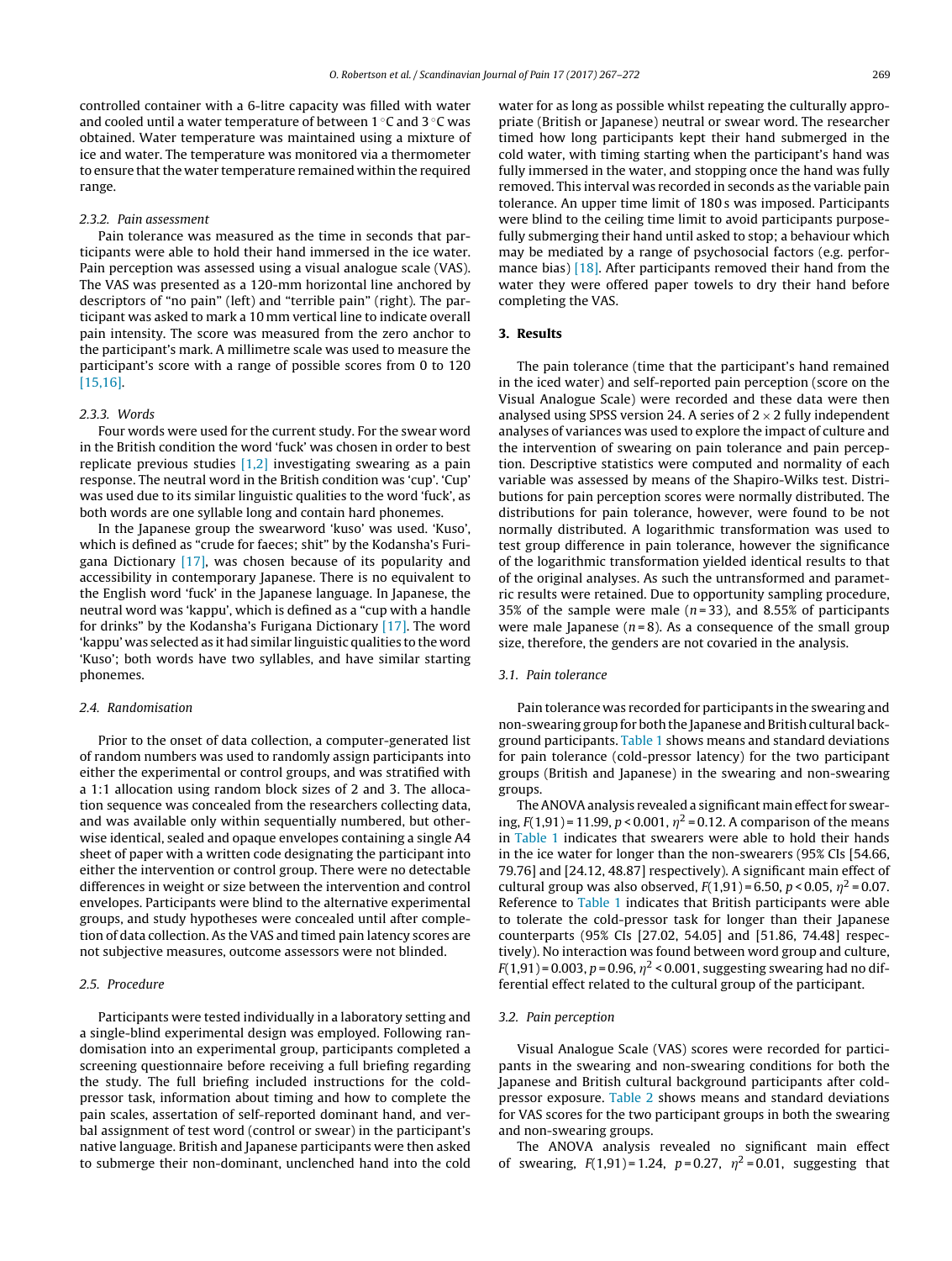#### <span id="page-3-0"></span>**Table 1**

Means (standard deviations) for duration of cold pressor task performance in seconds for the two cultural groups in the swearing and non-swearing word groups.

| Variables              | Cultural group      |         |                      |         |                   |         |  |  |
|------------------------|---------------------|---------|----------------------|---------|-------------------|---------|--|--|
|                        | British<br>$n = 56$ |         | Japanese<br>$n = 39$ |         | Total<br>$n = 95$ |         |  |  |
| Cold-pressor latency   |                     |         |                      |         |                   |         |  |  |
| Swearing condition     | 78.77               | (57.22) | 55.65                | (48.73) | 68.72             | (54.37) |  |  |
| Non-swearing condition | 47.57               | (33.85) | 25.42                | (15.06) | 38.98             | (29.93) |  |  |
| Total                  | 62.05               | (48.36) | 40.92                | (39.11) |                   |         |  |  |

#### **Table 2**

Means (standard deviations) for self-reported levels of pain on the VAS for the two cultural groups in the swearing and non-swearing word groups.

| Variables              | Cultural group             |         |                      |         |                   |         |  |  |
|------------------------|----------------------------|---------|----------------------|---------|-------------------|---------|--|--|
|                        | <b>British</b><br>$n = 56$ |         | Japanese<br>$n = 39$ |         | Total<br>$n = 95$ |         |  |  |
| VAS pain score         |                            |         |                      |         |                   |         |  |  |
| Swearing condition     | 52.42                      | (27.09) | 72.95                | (29.53) | 61.35             | (29.69) |  |  |
| Non-swearing condition | 60.60                      | (28.51) | 78.37                | (32.85) | 67.49             | (31.18) |  |  |
| Total                  | 56.80                      | (27.91) | 75.59                | (30.90) |                   |         |  |  |

swearing did not reduce participants' subjective reports of pain (95% CIs [60.96, 78.01] for swearing and [54.04, 71.33] for control groups). However, a significant main effect of cultural group was found,  $F(1,91) = 9.82$ ,  $p < 0.005$ ,  $\eta^2 = 0.10$ . A comparison of the means in Table 2 indicates that British participants report lower levels of pain on the VAS than their Japanese counterparts (95% CIs [48.73, 64.30] and [66.35, 84.97] respectively). No interaction effect was found between culture and word group,  $F(1,91) = 0.05$ ,  $p = 0.82$ ,  $\eta^2$ =0.01, suggesting that swearing did not impact differently on participants from these different cultural backgrounds.

#### **4. Discussion**

The current research replicated previous studies finding that swearing during exposure to a cold-pressor pain stimulus increases pain tolerance  $[1,2]$ . In addition, the present work explored whether differences in the effectiveness of swearing as a method of pain control would be governed by social and cultural factors, namely that of a "scripting effect". The results indicate that swearing increased pain tolerance irrespective of cultural background. Swearing as a response to pain did not differentially affect either cultural group. However, participants froma British socio-cultural background displayed a higher pain tolerance than Japanese participants. Finally, although increases in pain tolerance as a result of swearing were found on our objective measure (the time that participants held their hand in the cold water) no differences were found in subjective reporting of participants' level of pain when swearing or not swearing. Within the results there are wide range of values in standard deviations for cold-pressor latency in all experimental groups. Within cold-pressor literature, however,there is variability in the data and this is not an unexpected result  $[1,2]$ . The results of the current study found that swearing impacted upon pain tolerance, but not subjective self-reported levels of pain on the VAS. Participants removed their hand from the cold-pressor upon reaching their maximum pain threshold, and were then asked to rate their overall pain on the VAS. It is likely, therefore, that participants all reported levels of maximum overall pain on the VAS and as such this would explain why self-reported levels of pain were not affected by swearing. These results replicate the findings of previous studies [\[2\]](#page-4-0) and were not unanticipated.

The observed cultural difference in pain tolerance and perception between British and Japanese participants echoes a wealth of previous research that has shown differences between ethnic groups and pain perceptions [\[13,19–24\].](#page-4-0) The results support previous research which indicates that individuals from an Asian ethnic origin are more sensitive to acute experimental pain as British participants were able to tolerate pain longer, and reported lower levels of pain than their Japanese counterparts [\[25,26\].](#page-5-0)

The observed hypoalgesic effect of swearing regardless of cultural background (British or Japanese) does not support the "scripted" explanation for the efficacy of swearing as a means of pain management. Individuals from both Japanese and British cultures were more tolerant of the painful stimulus when swearing. This was not expected as Japanese people are not accustomed to swearing in a pain context and swearing would not cue the scripts which could induce a hypoalgesic effects. Previous research suggests that the act of vocalisation may have a hypoalgesic effect in experimental pain conditions  $[27]$ . However, it is unlikely that swearing could moderate pain in the same way as saying "ow" by causing muscle movements known to reduce pain [\[27\].](#page-5-0) This is because in the current study both the swearwords and the alternative words are likely to have induced the same muscle movements. Rather, as swearword production is associated with greater autonomic arousal than non-swearword production [\[28\],](#page-5-0) the hypoalgesic effect is posited to occur through swearword activated mediation of the sympathetic nervous system  $[1-3]$ .

Swearing has previously been described as a form of anger expression [\[2\].](#page-4-0) Research investigating the role of anger expression styles and pain indicates that individuals who tend to routinely express feelings of anger, such as through verbal aggression (known as "high trait anger-out), are more sensitive to both acute and chronic pain [\[29\].](#page-5-0) Contrariwise, however, high trait anger-out individuals have been found to experience an increase in pain tolerance when allowed to express anger in response to pain  $[29]$  – a phenomenon known as the matching hypothesis [\[30\].](#page-5-0) Thus, it may be suggested that participants in swearword conditions experience hypoalgesia due to the opportunity for anger expression by means of swearing. Unpublished data  $[31]$  investigating the role of traitanger and levels of pain tolerance and perception when swearing in a cold-pressor paradigm, however, indicates that levels of traitanger – as measured by the Spielberger Anger Expression Inventory Questionnaire [\[32\]](#page-5-0) – did not predict pain tolerance, pain perception, or heart rate. It may be a possibility, therefore, that swearword related hypoalgesia is not associated with anger expression, but may instead be involved with heightened emotionality.

Swearing is an emotional linguistic process and can induce heightened emotionality [\[33\].](#page-5-0) Moreover, there is evidence indicating that heightened emotionality, even in complex emotional states which incorporate cognitive and emotional factors in a fashion similar to swearing, can affect the subjective experience of pain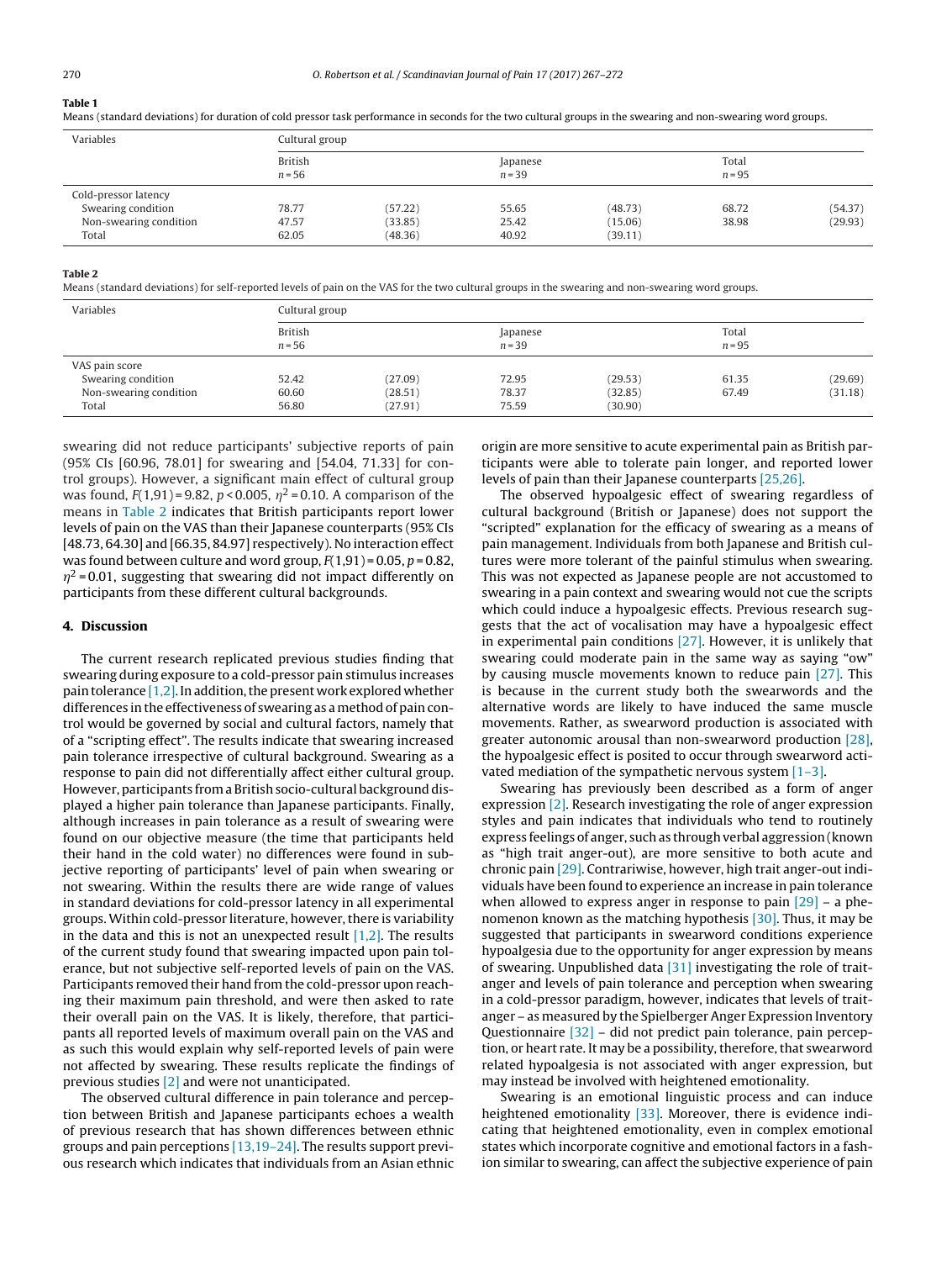<span id="page-4-0"></span>– even when pain is acute [\[34\].](#page-5-0) Correspondingly, within psychosocial pain interventions, emotional distraction techniques have been shown to reduce levels of, and increase tolerance to pain [\[35,36\].](#page-5-0) Attentional and emotional modulation of pain is thought to occur through activation of descending inhibitory neural mechanisms which impact upon spinal nociceptive processes [5]. The results of the current study indicate that although Japanese participants had a lower pain threshold, the intervention of swearing was effective in increasing pain tolerance. This effect was present in participants who swore irrespective of their cultural background. Thus, swearing as an emotional linguistic process could have induced activation of descending modulatory neural pain pathways; thereby altering the pain experience [\[37\].](#page-5-0)

Whilst transient experimental pain does not replicate the complex and nuanced sensory and affective facets of clinical pain, the results of the current study may have implications for future understandings of the pain experience. Future research could further explore how other forms of voluntary vocalisations in response to pain – such as saying "ow" – affect the pain experience cross-culturally, and whether "scripting" explains the hypoalgesia associated with other habitual vocalisations associated with the pain experience. The more research and information available to both medical practitioners and lay-individuals on the subject of pain will lead to an increase in understanding and expectations about the complexities of the pain experience and how to cope with it. Furthermore, the current study does not investigate the effect of swearing frequency upon hypoalgesia. As such future research could investigate the role of habituation to swearing impacts upon the hypoalgesic effect found in the current study.

A possible limitation of the current study may be that of disparities in gender participation rates between the cultural groups. Previous research has found that females are more sensitive to cold-pressor pain than males [\[38\].](#page-5-0) Within the present sample, 72% of Japanese participants were female, compared to British participants who had 55% female participation rate. It could be argued that the difference in cold-pressor latencies between British and Japanese participants may be due to differences in gender participations rates. The shorter cold-pressor latency scores in Japanese participants is, however, not unexpected. In general, studies have found Caucasians demonstrate more tolerance and less sensitivity to pain than Asians [12,13,23,25]. Furthermore, planned comparisons in previous research indicate that the hypoalgesia associated with swearing benefits males and females similarly  $[1,2]$ . Thus, it is reasonable to suggest that gender distribution within the current study is not likely to have influenced the hypoalgesic effects of swearing.

A further limitation of the methodology was that the water in the cold-pressor task was uncirculated. This may have led to a reduction in the effectiveness of the pain stimulus, but it is reasonable to suggest that this will have applied equally across all participants. Therefore, it may be assumed that the internal validity of the study should not have been affected.

#### **5. Conclusions**

In conclusion, the present study indicates that, in line with Stephens' and colleagues research  $[1-3]$  swearing can modify the length of time that people can tolerate a painful stimulus. However, the current study is the first to show that this increase in pain tolerance as a result of a swearing intervention can occur beyond English speaking cultures, specifically in this study within Japanese culture. It is interesting that there was no evidence of any differential effect of swearing on pain response between British and Japanese participants despite the marked differences in the connotations of swearing between the two cultures  $[8,9]$ ; specifically, because within the Japanese language and culture, swearwords are not habitually employed as a response to pain in a similar way as in British English. These findings suggest that the hypoalgesia, which occurs consequent to swearword production, may be a universal, rather than socio-cultural, phenomenon.

#### **Implications**

This article presents evidence for an hypoalgesic effect of swearing across cultures. The observed hypoalgesic effect of swearing in native Japanese speakers indicates that the underlying mechanism is unlikely to be a scripting effect. Rather the results suggest that swearword-associated hypoalgesia is a universal phenomenon.

#### **Ethical issues**

For the current study informed consent was required. All participants gave verbal consent and were tested in accordance with the national and local ethics guidelines adhering to the Declaration of Helsinki. Study protocol was not pre-registered.

#### **Conflict of interests**

The authors declare that there is no conflict of interest. This research did not receive any specific grant from funding agencies in the public, commercial, or not-for-profit sectors.

#### **References**

- [1] [Stephens](http://refhub.elsevier.com/S1877-8860(17)30154-4/sbref0195) [R,](http://refhub.elsevier.com/S1877-8860(17)30154-4/sbref0195) [Atkins](http://refhub.elsevier.com/S1877-8860(17)30154-4/sbref0195) [J,](http://refhub.elsevier.com/S1877-8860(17)30154-4/sbref0195) [Kingston](http://refhub.elsevier.com/S1877-8860(17)30154-4/sbref0195) [A.](http://refhub.elsevier.com/S1877-8860(17)30154-4/sbref0195) [Swearing](http://refhub.elsevier.com/S1877-8860(17)30154-4/sbref0195) [as](http://refhub.elsevier.com/S1877-8860(17)30154-4/sbref0195) [a](http://refhub.elsevier.com/S1877-8860(17)30154-4/sbref0195) [response](http://refhub.elsevier.com/S1877-8860(17)30154-4/sbref0195) [to](http://refhub.elsevier.com/S1877-8860(17)30154-4/sbref0195) [pain.](http://refhub.elsevier.com/S1877-8860(17)30154-4/sbref0195) [Neuroreport](http://refhub.elsevier.com/S1877-8860(17)30154-4/sbref0195) [2009;20:1056–60.](http://refhub.elsevier.com/S1877-8860(17)30154-4/sbref0195)
- [2] [Stephens](http://refhub.elsevier.com/S1877-8860(17)30154-4/sbref0200) [R,](http://refhub.elsevier.com/S1877-8860(17)30154-4/sbref0200) [Umland](http://refhub.elsevier.com/S1877-8860(17)30154-4/sbref0200) [C.](http://refhub.elsevier.com/S1877-8860(17)30154-4/sbref0200) [Swearing](http://refhub.elsevier.com/S1877-8860(17)30154-4/sbref0200) [as](http://refhub.elsevier.com/S1877-8860(17)30154-4/sbref0200) [a](http://refhub.elsevier.com/S1877-8860(17)30154-4/sbref0200) [response](http://refhub.elsevier.com/S1877-8860(17)30154-4/sbref0200) [to](http://refhub.elsevier.com/S1877-8860(17)30154-4/sbref0200) [pain](http://refhub.elsevier.com/S1877-8860(17)30154-4/sbref0200) [effect](http://refhub.elsevier.com/S1877-8860(17)30154-4/sbref0200) [of](http://refhub.elsevier.com/S1877-8860(17)30154-4/sbref0200) [daily](http://refhub.elsevier.com/S1877-8860(17)30154-4/sbref0200) [swearing](http://refhub.elsevier.com/S1877-8860(17)30154-4/sbref0200) [frequency.](http://refhub.elsevier.com/S1877-8860(17)30154-4/sbref0200) [J](http://refhub.elsevier.com/S1877-8860(17)30154-4/sbref0200) [Pain](http://refhub.elsevier.com/S1877-8860(17)30154-4/sbref0200) [2011;12:1274–81.](http://refhub.elsevier.com/S1877-8860(17)30154-4/sbref0200)
- [3] [Stephens](http://refhub.elsevier.com/S1877-8860(17)30154-4/sbref0205) [R,](http://refhub.elsevier.com/S1877-8860(17)30154-4/sbref0205) [Allsop](http://refhub.elsevier.com/S1877-8860(17)30154-4/sbref0205) [C.](http://refhub.elsevier.com/S1877-8860(17)30154-4/sbref0205) [Effect](http://refhub.elsevier.com/S1877-8860(17)30154-4/sbref0205) [of](http://refhub.elsevier.com/S1877-8860(17)30154-4/sbref0205) [manipulated](http://refhub.elsevier.com/S1877-8860(17)30154-4/sbref0205) [state](http://refhub.elsevier.com/S1877-8860(17)30154-4/sbref0205) [aggression](http://refhub.elsevier.com/S1877-8860(17)30154-4/sbref0205) [on](http://refhub.elsevier.com/S1877-8860(17)30154-4/sbref0205) [pain](http://refhub.elsevier.com/S1877-8860(17)30154-4/sbref0205) [tolerance.](http://refhub.elsevier.com/S1877-8860(17)30154-4/sbref0205) [Psychol](http://refhub.elsevier.com/S1877-8860(17)30154-4/sbref0205) [Rep](http://refhub.elsevier.com/S1877-8860(17)30154-4/sbref0205) [2012;111:311](http://refhub.elsevier.com/S1877-8860(17)30154-4/sbref0205)–[21.](http://refhub.elsevier.com/S1877-8860(17)30154-4/sbref0205)
- [4] [Schank](http://refhub.elsevier.com/S1877-8860(17)30154-4/sbref0210) [RC.](http://refhub.elsevier.com/S1877-8860(17)30154-4/sbref0210) [An](http://refhub.elsevier.com/S1877-8860(17)30154-4/sbref0210) [early](http://refhub.elsevier.com/S1877-8860(17)30154-4/sbref0210) [work](http://refhub.elsevier.com/S1877-8860(17)30154-4/sbref0210) [in](http://refhub.elsevier.com/S1877-8860(17)30154-4/sbref0210) [cognitive](http://refhub.elsevier.com/S1877-8860(17)30154-4/sbref0210) [science.](http://refhub.elsevier.com/S1877-8860(17)30154-4/sbref0210) [Curr](http://refhub.elsevier.com/S1877-8860(17)30154-4/sbref0210) [Contents](http://refhub.elsevier.com/S1877-8860(17)30154-4/sbref0210) [1989;38:14.](http://refhub.elsevier.com/S1877-8860(17)30154-4/sbref0210)
- [5] [Roy](http://refhub.elsevier.com/S1877-8860(17)30154-4/sbref0215) [M,](http://refhub.elsevier.com/S1877-8860(17)30154-4/sbref0215) [Lebuis](http://refhub.elsevier.com/S1877-8860(17)30154-4/sbref0215) [A,](http://refhub.elsevier.com/S1877-8860(17)30154-4/sbref0215) [Peretz](http://refhub.elsevier.com/S1877-8860(17)30154-4/sbref0215) [I,](http://refhub.elsevier.com/S1877-8860(17)30154-4/sbref0215) [Rainville](http://refhub.elsevier.com/S1877-8860(17)30154-4/sbref0215) [P.](http://refhub.elsevier.com/S1877-8860(17)30154-4/sbref0215) [The](http://refhub.elsevier.com/S1877-8860(17)30154-4/sbref0215) [modulation](http://refhub.elsevier.com/S1877-8860(17)30154-4/sbref0215) [of](http://refhub.elsevier.com/S1877-8860(17)30154-4/sbref0215) [pain](http://refhub.elsevier.com/S1877-8860(17)30154-4/sbref0215) [by](http://refhub.elsevier.com/S1877-8860(17)30154-4/sbref0215) [attention](http://refhub.elsevier.com/S1877-8860(17)30154-4/sbref0215) [and](http://refhub.elsevier.com/S1877-8860(17)30154-4/sbref0215) [emotion:](http://refhub.elsevier.com/S1877-8860(17)30154-4/sbref0215) [a](http://refhub.elsevier.com/S1877-8860(17)30154-4/sbref0215) [dissociation](http://refhub.elsevier.com/S1877-8860(17)30154-4/sbref0215) [of](http://refhub.elsevier.com/S1877-8860(17)30154-4/sbref0215) [perceptual](http://refhub.elsevier.com/S1877-8860(17)30154-4/sbref0215) [and](http://refhub.elsevier.com/S1877-8860(17)30154-4/sbref0215) [spinal](http://refhub.elsevier.com/S1877-8860(17)30154-4/sbref0215) [nociceptive](http://refhub.elsevier.com/S1877-8860(17)30154-4/sbref0215) [processes.](http://refhub.elsevier.com/S1877-8860(17)30154-4/sbref0215) [Eur](http://refhub.elsevier.com/S1877-8860(17)30154-4/sbref0215) [J](http://refhub.elsevier.com/S1877-8860(17)30154-4/sbref0215) [Pain](http://refhub.elsevier.com/S1877-8860(17)30154-4/sbref0215) [2011;15:641](http://refhub.elsevier.com/S1877-8860(17)30154-4/sbref0215)–[51.](http://refhub.elsevier.com/S1877-8860(17)30154-4/sbref0215)
- [6] [Pinker](http://refhub.elsevier.com/S1877-8860(17)30154-4/sbref0220) [S.](http://refhub.elsevier.com/S1877-8860(17)30154-4/sbref0220) [The](http://refhub.elsevier.com/S1877-8860(17)30154-4/sbref0220) [stuff](http://refhub.elsevier.com/S1877-8860(17)30154-4/sbref0220) [of](http://refhub.elsevier.com/S1877-8860(17)30154-4/sbref0220) [thought:](http://refhub.elsevier.com/S1877-8860(17)30154-4/sbref0220) [language](http://refhub.elsevier.com/S1877-8860(17)30154-4/sbref0220) [as](http://refhub.elsevier.com/S1877-8860(17)30154-4/sbref0220) [a](http://refhub.elsevier.com/S1877-8860(17)30154-4/sbref0220) [window](http://refhub.elsevier.com/S1877-8860(17)30154-4/sbref0220) [into](http://refhub.elsevier.com/S1877-8860(17)30154-4/sbref0220) [human](http://refhub.elsevier.com/S1877-8860(17)30154-4/sbref0220) [nature.](http://refhub.elsevier.com/S1877-8860(17)30154-4/sbref0220) [New](http://refhub.elsevier.com/S1877-8860(17)30154-4/sbref0220) [York:](http://refhub.elsevier.com/S1877-8860(17)30154-4/sbref0220) [Penguin](http://refhub.elsevier.com/S1877-8860(17)30154-4/sbref0220) [Group;](http://refhub.elsevier.com/S1877-8860(17)30154-4/sbref0220) [2007.](http://refhub.elsevier.com/S1877-8860(17)30154-4/sbref0220)
- [7] [Hunt](http://refhub.elsevier.com/S1877-8860(17)30154-4/sbref0225) [A,](http://refhub.elsevier.com/S1877-8860(17)30154-4/sbref0225) [Carter](http://refhub.elsevier.com/S1877-8860(17)30154-4/sbref0225) [B,](http://refhub.elsevier.com/S1877-8860(17)30154-4/sbref0225) [Abbott](http://refhub.elsevier.com/S1877-8860(17)30154-4/sbref0225) [J,](http://refhub.elsevier.com/S1877-8860(17)30154-4/sbref0225) [Parker](http://refhub.elsevier.com/S1877-8860(17)30154-4/sbref0225) A, [Spinty](http://refhub.elsevier.com/S1877-8860(17)30154-4/sbref0225) [S.](http://refhub.elsevier.com/S1877-8860(17)30154-4/sbref0225) [Pain](http://refhub.elsevier.com/S1877-8860(17)30154-4/sbref0225) [experience,](http://refhub.elsevier.com/S1877-8860(17)30154-4/sbref0225) [expression](http://refhub.elsevier.com/S1877-8860(17)30154-4/sbref0225) [and](http://refhub.elsevier.com/S1877-8860(17)30154-4/sbref0225) [coping](http://refhub.elsevier.com/S1877-8860(17)30154-4/sbref0225) [in](http://refhub.elsevier.com/S1877-8860(17)30154-4/sbref0225) [boys](http://refhub.elsevier.com/S1877-8860(17)30154-4/sbref0225) [and](http://refhub.elsevier.com/S1877-8860(17)30154-4/sbref0225) [young](http://refhub.elsevier.com/S1877-8860(17)30154-4/sbref0225) [men](http://refhub.elsevier.com/S1877-8860(17)30154-4/sbref0225) [with](http://refhub.elsevier.com/S1877-8860(17)30154-4/sbref0225) [Duchenne](http://refhub.elsevier.com/S1877-8860(17)30154-4/sbref0225) [muscular](http://refhub.elsevier.com/S1877-8860(17)30154-4/sbref0225) [dystrophy](http://refhub.elsevier.com/S1877-8860(17)30154-4/sbref0225) – [a](http://refhub.elsevier.com/S1877-8860(17)30154-4/sbref0225) [pilot](http://refhub.elsevier.com/S1877-8860(17)30154-4/sbref0225) [study](http://refhub.elsevier.com/S1877-8860(17)30154-4/sbref0225) [using](http://refhub.elsevier.com/S1877-8860(17)30154-4/sbref0225) [mixed](http://refhub.elsevier.com/S1877-8860(17)30154-4/sbref0225) [methods.](http://refhub.elsevier.com/S1877-8860(17)30154-4/sbref0225) [Eur](http://refhub.elsevier.com/S1877-8860(17)30154-4/sbref0225) [J](http://refhub.elsevier.com/S1877-8860(17)30154-4/sbref0225) [Paediatr](http://refhub.elsevier.com/S1877-8860(17)30154-4/sbref0225) [Neurol](http://refhub.elsevier.com/S1877-8860(17)30154-4/sbref0225) [2016;20:630](http://refhub.elsevier.com/S1877-8860(17)30154-4/sbref0225)–[8.](http://refhub.elsevier.com/S1877-8860(17)30154-4/sbref0225)
- [8] [Antoni](http://refhub.elsevier.com/S1877-8860(17)30154-4/sbref0230) [K.](http://refhub.elsevier.com/S1877-8860(17)30154-4/sbref0230) [Kotodama](http://refhub.elsevier.com/S1877-8860(17)30154-4/sbref0230) [and](http://refhub.elsevier.com/S1877-8860(17)30154-4/sbref0230) [the](http://refhub.elsevier.com/S1877-8860(17)30154-4/sbref0230) Kojiki: the [Japanese](http://refhub.elsevier.com/S1877-8860(17)30154-4/sbref0230) ["Word](http://refhub.elsevier.com/S1877-8860(17)30154-4/sbref0230) [Soul"](http://refhub.elsevier.com/S1877-8860(17)30154-4/sbref0230) [between](http://refhub.elsevier.com/S1877-8860(17)30154-4/sbref0230) [mythol](http://refhub.elsevier.com/S1877-8860(17)30154-4/sbref0230)[ogy,](http://refhub.elsevier.com/S1877-8860(17)30154-4/sbref0230) [spiritual](http://refhub.elsevier.com/S1877-8860(17)30154-4/sbref0230) [magic,](http://refhub.elsevier.com/S1877-8860(17)30154-4/sbref0230) [and](http://refhub.elsevier.com/S1877-8860(17)30154-4/sbref0230) [political](http://refhub.elsevier.com/S1877-8860(17)30154-4/sbref0230) [ideology;](http://refhub.elsevier.com/S1877-8860(17)30154-4/sbref0230) [2012.](http://refhub.elsevier.com/S1877-8860(17)30154-4/sbref0230)
- [9] [Kosugi](http://refhub.elsevier.com/S1877-8860(17)30154-4/sbref0235) [H.](http://refhub.elsevier.com/S1877-8860(17)30154-4/sbref0235) [Performative](http://refhub.elsevier.com/S1877-8860(17)30154-4/sbref0235) [power](http://refhub.elsevier.com/S1877-8860(17)30154-4/sbref0235) [of](http://refhub.elsevier.com/S1877-8860(17)30154-4/sbref0235) [language:](http://refhub.elsevier.com/S1877-8860(17)30154-4/sbref0235) [Japanese](http://refhub.elsevier.com/S1877-8860(17)30154-4/sbref0235) [and](http://refhub.elsevier.com/S1877-8860(17)30154-4/sbref0235) [swearing.](http://refhub.elsevier.com/S1877-8860(17)30154-4/sbref0235) [J](http://refhub.elsevier.com/S1877-8860(17)30154-4/sbref0235) [Teknosastik](http://refhub.elsevier.com/S1877-8860(17)30154-4/sbref0235) [2010;8:30](http://refhub.elsevier.com/S1877-8860(17)30154-4/sbref0235)–[7.](http://refhub.elsevier.com/S1877-8860(17)30154-4/sbref0235)
- [10] [Kindaichi](http://refhub.elsevier.com/S1877-8860(17)30154-4/sbref0240) [H.](http://refhub.elsevier.com/S1877-8860(17)30154-4/sbref0240) [The](http://refhub.elsevier.com/S1877-8860(17)30154-4/sbref0240) [Japanese](http://refhub.elsevier.com/S1877-8860(17)30154-4/sbref0240) [language.](http://refhub.elsevier.com/S1877-8860(17)30154-4/sbref0240) [Tokyo:](http://refhub.elsevier.com/S1877-8860(17)30154-4/sbref0240) [Tuttle](http://refhub.elsevier.com/S1877-8860(17)30154-4/sbref0240) [Publishing;](http://refhub.elsevier.com/S1877-8860(17)30154-4/sbref0240) [2013.](http://refhub.elsevier.com/S1877-8860(17)30154-4/sbref0240)
- [11] [Takeshima](http://refhub.elsevier.com/S1877-8860(17)30154-4/sbref0245) [T,](http://refhub.elsevier.com/S1877-8860(17)30154-4/sbref0245) [Ishizaki](http://refhub.elsevier.com/S1877-8860(17)30154-4/sbref0245) [K,](http://refhub.elsevier.com/S1877-8860(17)30154-4/sbref0245) [Fukuhara](http://refhub.elsevier.com/S1877-8860(17)30154-4/sbref0245) [Y,](http://refhub.elsevier.com/S1877-8860(17)30154-4/sbref0245) [Ijiri](http://refhub.elsevier.com/S1877-8860(17)30154-4/sbref0245) [M,](http://refhub.elsevier.com/S1877-8860(17)30154-4/sbref0245) [Kusumi](http://refhub.elsevier.com/S1877-8860(17)30154-4/sbref0245) [M,](http://refhub.elsevier.com/S1877-8860(17)30154-4/sbref0245) [Wakutani](http://refhub.elsevier.com/S1877-8860(17)30154-4/sbref0245) [Y,](http://refhub.elsevier.com/S1877-8860(17)30154-4/sbref0245) [Mori](http://refhub.elsevier.com/S1877-8860(17)30154-4/sbref0245) [M,](http://refhub.elsevier.com/S1877-8860(17)30154-4/sbref0245) [Kawashima](http://refhub.elsevier.com/S1877-8860(17)30154-4/sbref0245) [M,](http://refhub.elsevier.com/S1877-8860(17)30154-4/sbref0245) [Kowa](http://refhub.elsevier.com/S1877-8860(17)30154-4/sbref0245) [H,](http://refhub.elsevier.com/S1877-8860(17)30154-4/sbref0245) [Adachi](http://refhub.elsevier.com/S1877-8860(17)30154-4/sbref0245) [Y,](http://refhub.elsevier.com/S1877-8860(17)30154-4/sbref0245) [Urakami](http://refhub.elsevier.com/S1877-8860(17)30154-4/sbref0245) [K,](http://refhub.elsevier.com/S1877-8860(17)30154-4/sbref0245) [Nakashima](http://refhub.elsevier.com/S1877-8860(17)30154-4/sbref0245) [K.](http://refhub.elsevier.com/S1877-8860(17)30154-4/sbref0245) [Population-based](http://refhub.elsevier.com/S1877-8860(17)30154-4/sbref0245) [door-to-door](http://refhub.elsevier.com/S1877-8860(17)30154-4/sbref0245) [survey](http://refhub.elsevier.com/S1877-8860(17)30154-4/sbref0245) [of](http://refhub.elsevier.com/S1877-8860(17)30154-4/sbref0245) [migraine](http://refhub.elsevier.com/S1877-8860(17)30154-4/sbref0245) [in](http://refhub.elsevier.com/S1877-8860(17)30154-4/sbref0245) [Japan:](http://refhub.elsevier.com/S1877-8860(17)30154-4/sbref0245) [the](http://refhub.elsevier.com/S1877-8860(17)30154-4/sbref0245) [Daisen](http://refhub.elsevier.com/S1877-8860(17)30154-4/sbref0245) [Study.](http://refhub.elsevier.com/S1877-8860(17)30154-4/sbref0245) [Headache](http://refhub.elsevier.com/S1877-8860(17)30154-4/sbref0245) [J](http://refhub.elsevier.com/S1877-8860(17)30154-4/sbref0245) [Head](http://refhub.elsevier.com/S1877-8860(17)30154-4/sbref0245) [Face](http://refhub.elsevier.com/S1877-8860(17)30154-4/sbref0245) [Pain](http://refhub.elsevier.com/S1877-8860(17)30154-4/sbref0245) [2004;44:8–19.](http://refhub.elsevier.com/S1877-8860(17)30154-4/sbref0245)
- [12] [Hobara](http://refhub.elsevier.com/S1877-8860(17)30154-4/sbref0250) [M.](http://refhub.elsevier.com/S1877-8860(17)30154-4/sbref0250) [Beliefs](http://refhub.elsevier.com/S1877-8860(17)30154-4/sbref0250) [about](http://refhub.elsevier.com/S1877-8860(17)30154-4/sbref0250) [appropriate](http://refhub.elsevier.com/S1877-8860(17)30154-4/sbref0250) [pain](http://refhub.elsevier.com/S1877-8860(17)30154-4/sbref0250) [behaviour:](http://refhub.elsevier.com/S1877-8860(17)30154-4/sbref0250) [cross-cultural](http://refhub.elsevier.com/S1877-8860(17)30154-4/sbref0250) [and](http://refhub.elsevier.com/S1877-8860(17)30154-4/sbref0250) [sex](http://refhub.elsevier.com/S1877-8860(17)30154-4/sbref0250) [differences](http://refhub.elsevier.com/S1877-8860(17)30154-4/sbref0250) [between](http://refhub.elsevier.com/S1877-8860(17)30154-4/sbref0250) [Japanese](http://refhub.elsevier.com/S1877-8860(17)30154-4/sbref0250) [and](http://refhub.elsevier.com/S1877-8860(17)30154-4/sbref0250) [Euro-Americans.](http://refhub.elsevier.com/S1877-8860(17)30154-4/sbref0250) [Eur](http://refhub.elsevier.com/S1877-8860(17)30154-4/sbref0250) [J](http://refhub.elsevier.com/S1877-8860(17)30154-4/sbref0250) [Pain](http://refhub.elsevier.com/S1877-8860(17)30154-4/sbref0250) [2005;9:389–93.](http://refhub.elsevier.com/S1877-8860(17)30154-4/sbref0250)
- [13] [Komiyama](http://refhub.elsevier.com/S1877-8860(17)30154-4/sbref0255) [O,](http://refhub.elsevier.com/S1877-8860(17)30154-4/sbref0255) [Kawara](http://refhub.elsevier.com/S1877-8860(17)30154-4/sbref0255) [M,](http://refhub.elsevier.com/S1877-8860(17)30154-4/sbref0255) [DeLaat](http://refhub.elsevier.com/S1877-8860(17)30154-4/sbref0255) [A.](http://refhub.elsevier.com/S1877-8860(17)30154-4/sbref0255) [Ethnic](http://refhub.elsevier.com/S1877-8860(17)30154-4/sbref0255) [differences](http://refhub.elsevier.com/S1877-8860(17)30154-4/sbref0255) [regarding](http://refhub.elsevier.com/S1877-8860(17)30154-4/sbref0255) [tactile](http://refhub.elsevier.com/S1877-8860(17)30154-4/sbref0255) [and](http://refhub.elsevier.com/S1877-8860(17)30154-4/sbref0255) [pain](http://refhub.elsevier.com/S1877-8860(17)30154-4/sbref0255) [thresholds](http://refhub.elsevier.com/S1877-8860(17)30154-4/sbref0255) [in](http://refhub.elsevier.com/S1877-8860(17)30154-4/sbref0255) [the](http://refhub.elsevier.com/S1877-8860(17)30154-4/sbref0255) [trigeminal](http://refhub.elsevier.com/S1877-8860(17)30154-4/sbref0255) [region.](http://refhub.elsevier.com/S1877-8860(17)30154-4/sbref0255) [J](http://refhub.elsevier.com/S1877-8860(17)30154-4/sbref0255) [Pain](http://refhub.elsevier.com/S1877-8860(17)30154-4/sbref0255) [2007;8:363–9.](http://refhub.elsevier.com/S1877-8860(17)30154-4/sbref0255)
- [14] [Cohen](http://refhub.elsevier.com/S1877-8860(17)30154-4/sbref0260) [J.](http://refhub.elsevier.com/S1877-8860(17)30154-4/sbref0260) [Statistical](http://refhub.elsevier.com/S1877-8860(17)30154-4/sbref0260) [power](http://refhub.elsevier.com/S1877-8860(17)30154-4/sbref0260) [analysis](http://refhub.elsevier.com/S1877-8860(17)30154-4/sbref0260) [for](http://refhub.elsevier.com/S1877-8860(17)30154-4/sbref0260) [the](http://refhub.elsevier.com/S1877-8860(17)30154-4/sbref0260) [behavioral](http://refhub.elsevier.com/S1877-8860(17)30154-4/sbref0260) [sciences.](http://refhub.elsevier.com/S1877-8860(17)30154-4/sbref0260) [2nd](http://refhub.elsevier.com/S1877-8860(17)30154-4/sbref0260) [ed.](http://refhub.elsevier.com/S1877-8860(17)30154-4/sbref0260) [Hillsdale,](http://refhub.elsevier.com/S1877-8860(17)30154-4/sbref0260) [NJ:](http://refhub.elsevier.com/S1877-8860(17)30154-4/sbref0260) [Lawrence](http://refhub.elsevier.com/S1877-8860(17)30154-4/sbref0260) [Erlbaum](http://refhub.elsevier.com/S1877-8860(17)30154-4/sbref0260) [Associates;](http://refhub.elsevier.com/S1877-8860(17)30154-4/sbref0260) [1988.](http://refhub.elsevier.com/S1877-8860(17)30154-4/sbref0260)
- [15] [Price](http://refhub.elsevier.com/S1877-8860(17)30154-4/sbref0265) [DD,](http://refhub.elsevier.com/S1877-8860(17)30154-4/sbref0265) [McGrath](http://refhub.elsevier.com/S1877-8860(17)30154-4/sbref0265) [PA,](http://refhub.elsevier.com/S1877-8860(17)30154-4/sbref0265) [Rafii](http://refhub.elsevier.com/S1877-8860(17)30154-4/sbref0265) [A,](http://refhub.elsevier.com/S1877-8860(17)30154-4/sbref0265) [Buckingham](http://refhub.elsevier.com/S1877-8860(17)30154-4/sbref0265) [B.](http://refhub.elsevier.com/S1877-8860(17)30154-4/sbref0265) [The](http://refhub.elsevier.com/S1877-8860(17)30154-4/sbref0265) [validation](http://refhub.elsevier.com/S1877-8860(17)30154-4/sbref0265) [of](http://refhub.elsevier.com/S1877-8860(17)30154-4/sbref0265) [visual](http://refhub.elsevier.com/S1877-8860(17)30154-4/sbref0265) [ana](http://refhub.elsevier.com/S1877-8860(17)30154-4/sbref0265)[logue](http://refhub.elsevier.com/S1877-8860(17)30154-4/sbref0265) [scales](http://refhub.elsevier.com/S1877-8860(17)30154-4/sbref0265) [as](http://refhub.elsevier.com/S1877-8860(17)30154-4/sbref0265) [ratio](http://refhub.elsevier.com/S1877-8860(17)30154-4/sbref0265) [scale](http://refhub.elsevier.com/S1877-8860(17)30154-4/sbref0265) [measures](http://refhub.elsevier.com/S1877-8860(17)30154-4/sbref0265) [for](http://refhub.elsevier.com/S1877-8860(17)30154-4/sbref0265) [chronic](http://refhub.elsevier.com/S1877-8860(17)30154-4/sbref0265) [and](http://refhub.elsevier.com/S1877-8860(17)30154-4/sbref0265) [experimental](http://refhub.elsevier.com/S1877-8860(17)30154-4/sbref0265) [pain.](http://refhub.elsevier.com/S1877-8860(17)30154-4/sbref0265) [Pain](http://refhub.elsevier.com/S1877-8860(17)30154-4/sbref0265) [1983;17:45–56.](http://refhub.elsevier.com/S1877-8860(17)30154-4/sbref0265)
- [16] [Seymour](http://refhub.elsevier.com/S1877-8860(17)30154-4/sbref0270) [RA,](http://refhub.elsevier.com/S1877-8860(17)30154-4/sbref0270) [Simpson](http://refhub.elsevier.com/S1877-8860(17)30154-4/sbref0270) [JM,](http://refhub.elsevier.com/S1877-8860(17)30154-4/sbref0270) [Charlton](http://refhub.elsevier.com/S1877-8860(17)30154-4/sbref0270) [JE,](http://refhub.elsevier.com/S1877-8860(17)30154-4/sbref0270) [Phillips](http://refhub.elsevier.com/S1877-8860(17)30154-4/sbref0270) [ME.](http://refhub.elsevier.com/S1877-8860(17)30154-4/sbref0270) [An](http://refhub.elsevier.com/S1877-8860(17)30154-4/sbref0270) [evaluation](http://refhub.elsevier.com/S1877-8860(17)30154-4/sbref0270) [of](http://refhub.elsevier.com/S1877-8860(17)30154-4/sbref0270) [length](http://refhub.elsevier.com/S1877-8860(17)30154-4/sbref0270) [and](http://refhub.elsevier.com/S1877-8860(17)30154-4/sbref0270) [end-phrase](http://refhub.elsevier.com/S1877-8860(17)30154-4/sbref0270) [of](http://refhub.elsevier.com/S1877-8860(17)30154-4/sbref0270) [visual](http://refhub.elsevier.com/S1877-8860(17)30154-4/sbref0270) [analogue](http://refhub.elsevier.com/S1877-8860(17)30154-4/sbref0270) [scales](http://refhub.elsevier.com/S1877-8860(17)30154-4/sbref0270) [in](http://refhub.elsevier.com/S1877-8860(17)30154-4/sbref0270) [dental](http://refhub.elsevier.com/S1877-8860(17)30154-4/sbref0270) [pain.](http://refhub.elsevier.com/S1877-8860(17)30154-4/sbref0270) [Pain](http://refhub.elsevier.com/S1877-8860(17)30154-4/sbref0270) [1985;21:177–85.](http://refhub.elsevier.com/S1877-8860(17)30154-4/sbref0270)
- [17] [Kodansha's](http://refhub.elsevier.com/S1877-8860(17)30154-4/sbref0275) [Furigana](http://refhub.elsevier.com/S1877-8860(17)30154-4/sbref0275) [Japanese](http://refhub.elsevier.com/S1877-8860(17)30154-4/sbref0275) [dictionary.](http://refhub.elsevier.com/S1877-8860(17)30154-4/sbref0275) [Tokyo:](http://refhub.elsevier.com/S1877-8860(17)30154-4/sbref0275) [Kodansha](http://refhub.elsevier.com/S1877-8860(17)30154-4/sbref0275) [International;](http://refhub.elsevier.com/S1877-8860(17)30154-4/sbref0275) [1999.](http://refhub.elsevier.com/S1877-8860(17)30154-4/sbref0275)
- [18] [von](http://refhub.elsevier.com/S1877-8860(17)30154-4/sbref0280) [Baeyer](http://refhub.elsevier.com/S1877-8860(17)30154-4/sbref0280) [CL,](http://refhub.elsevier.com/S1877-8860(17)30154-4/sbref0280) [Piira](http://refhub.elsevier.com/S1877-8860(17)30154-4/sbref0280) [T,](http://refhub.elsevier.com/S1877-8860(17)30154-4/sbref0280) [Chambers](http://refhub.elsevier.com/S1877-8860(17)30154-4/sbref0280) [CT,](http://refhub.elsevier.com/S1877-8860(17)30154-4/sbref0280) [Trapanotto](http://refhub.elsevier.com/S1877-8860(17)30154-4/sbref0280) [M,](http://refhub.elsevier.com/S1877-8860(17)30154-4/sbref0280) [Zeltzer](http://refhub.elsevier.com/S1877-8860(17)30154-4/sbref0280) [LK.](http://refhub.elsevier.com/S1877-8860(17)30154-4/sbref0280) [Guidelines](http://refhub.elsevier.com/S1877-8860(17)30154-4/sbref0280) [for](http://refhub.elsevier.com/S1877-8860(17)30154-4/sbref0280) [the](http://refhub.elsevier.com/S1877-8860(17)30154-4/sbref0280) [cold](http://refhub.elsevier.com/S1877-8860(17)30154-4/sbref0280) [pressor](http://refhub.elsevier.com/S1877-8860(17)30154-4/sbref0280) [task](http://refhub.elsevier.com/S1877-8860(17)30154-4/sbref0280) [as](http://refhub.elsevier.com/S1877-8860(17)30154-4/sbref0280) [an](http://refhub.elsevier.com/S1877-8860(17)30154-4/sbref0280) [experimental](http://refhub.elsevier.com/S1877-8860(17)30154-4/sbref0280) [pain](http://refhub.elsevier.com/S1877-8860(17)30154-4/sbref0280) [stimulus](http://refhub.elsevier.com/S1877-8860(17)30154-4/sbref0280) [for](http://refhub.elsevier.com/S1877-8860(17)30154-4/sbref0280) [use](http://refhub.elsevier.com/S1877-8860(17)30154-4/sbref0280) [with](http://refhub.elsevier.com/S1877-8860(17)30154-4/sbref0280) [children.](http://refhub.elsevier.com/S1877-8860(17)30154-4/sbref0280) [J](http://refhub.elsevier.com/S1877-8860(17)30154-4/sbref0280) [Pain](http://refhub.elsevier.com/S1877-8860(17)30154-4/sbref0280) [2005;6:218](http://refhub.elsevier.com/S1877-8860(17)30154-4/sbref0280)–[27.](http://refhub.elsevier.com/S1877-8860(17)30154-4/sbref0280)
- [19] [Zborowski](http://refhub.elsevier.com/S1877-8860(17)30154-4/sbref0285) [M.](http://refhub.elsevier.com/S1877-8860(17)30154-4/sbref0285) [Cultural](http://refhub.elsevier.com/S1877-8860(17)30154-4/sbref0285) [components](http://refhub.elsevier.com/S1877-8860(17)30154-4/sbref0285) [in](http://refhub.elsevier.com/S1877-8860(17)30154-4/sbref0285) [responses](http://refhub.elsevier.com/S1877-8860(17)30154-4/sbref0285) [to](http://refhub.elsevier.com/S1877-8860(17)30154-4/sbref0285) [pain.](http://refhub.elsevier.com/S1877-8860(17)30154-4/sbref0285) [J](http://refhub.elsevier.com/S1877-8860(17)30154-4/sbref0285) [Soc](http://refhub.elsevier.com/S1877-8860(17)30154-4/sbref0285) [Issues](http://refhub.elsevier.com/S1877-8860(17)30154-4/sbref0285) [1952;8:16–30.](http://refhub.elsevier.com/S1877-8860(17)30154-4/sbref0285)
- [20] [Lipton](http://refhub.elsevier.com/S1877-8860(17)30154-4/sbref0290) [JA,](http://refhub.elsevier.com/S1877-8860(17)30154-4/sbref0290) [Marbach](http://refhub.elsevier.com/S1877-8860(17)30154-4/sbref0290) [JJ.](http://refhub.elsevier.com/S1877-8860(17)30154-4/sbref0290) [Ethnicity](http://refhub.elsevier.com/S1877-8860(17)30154-4/sbref0290) [and](http://refhub.elsevier.com/S1877-8860(17)30154-4/sbref0290) [the](http://refhub.elsevier.com/S1877-8860(17)30154-4/sbref0290) [pain](http://refhub.elsevier.com/S1877-8860(17)30154-4/sbref0290) [experience.](http://refhub.elsevier.com/S1877-8860(17)30154-4/sbref0290) [Soc](http://refhub.elsevier.com/S1877-8860(17)30154-4/sbref0290) [Sci](http://refhub.elsevier.com/S1877-8860(17)30154-4/sbref0290) [Med](http://refhub.elsevier.com/S1877-8860(17)30154-4/sbref0290) [1984;19:1279–98.](http://refhub.elsevier.com/S1877-8860(17)30154-4/sbref0290)
- [21] [Edwards](http://refhub.elsevier.com/S1877-8860(17)30154-4/sbref0295) [CL,](http://refhub.elsevier.com/S1877-8860(17)30154-4/sbref0295) [Fillingim](http://refhub.elsevier.com/S1877-8860(17)30154-4/sbref0295) RB, Keefe [F.](http://refhub.elsevier.com/S1877-8860(17)30154-4/sbref0295) [Race,](http://refhub.elsevier.com/S1877-8860(17)30154-4/sbref0295) [ethnicity](http://refhub.elsevier.com/S1877-8860(17)30154-4/sbref0295) [and](http://refhub.elsevier.com/S1877-8860(17)30154-4/sbref0295) [pain.](http://refhub.elsevier.com/S1877-8860(17)30154-4/sbref0295) [Pain](http://refhub.elsevier.com/S1877-8860(17)30154-4/sbref0295) [2001;94:133](http://refhub.elsevier.com/S1877-8860(17)30154-4/sbref0295)-[7.](http://refhub.elsevier.com/S1877-8860(17)30154-4/sbref0295) [22] [Green](http://refhub.elsevier.com/S1877-8860(17)30154-4/sbref0300) [CR,](http://refhub.elsevier.com/S1877-8860(17)30154-4/sbref0300) [Anderson](http://refhub.elsevier.com/S1877-8860(17)30154-4/sbref0300) [KO,](http://refhub.elsevier.com/S1877-8860(17)30154-4/sbref0300) [Baker](http://refhub.elsevier.com/S1877-8860(17)30154-4/sbref0300) [TA,](http://refhub.elsevier.com/S1877-8860(17)30154-4/sbref0300) [Campbell](http://refhub.elsevier.com/S1877-8860(17)30154-4/sbref0300) [LC,](http://refhub.elsevier.com/S1877-8860(17)30154-4/sbref0300) [Decker](http://refhub.elsevier.com/S1877-8860(17)30154-4/sbref0300) [S,](http://refhub.elsevier.com/S1877-8860(17)30154-4/sbref0300) [Fillingim](http://refhub.elsevier.com/S1877-8860(17)30154-4/sbref0300) [RB,](http://refhub.elsevier.com/S1877-8860(17)30154-4/sbref0300)

[Kaloukalani](http://refhub.elsevier.com/S1877-8860(17)30154-4/sbref0300) [DA,](http://refhub.elsevier.com/S1877-8860(17)30154-4/sbref0300) [Lasch](http://refhub.elsevier.com/S1877-8860(17)30154-4/sbref0300) [KE,](http://refhub.elsevier.com/S1877-8860(17)30154-4/sbref0300) [Myers](http://refhub.elsevier.com/S1877-8860(17)30154-4/sbref0300) [C,](http://refhub.elsevier.com/S1877-8860(17)30154-4/sbref0300) [Tait](http://refhub.elsevier.com/S1877-8860(17)30154-4/sbref0300) [RC,](http://refhub.elsevier.com/S1877-8860(17)30154-4/sbref0300) [Todd](http://refhub.elsevier.com/S1877-8860(17)30154-4/sbref0300) [KH,](http://refhub.elsevier.com/S1877-8860(17)30154-4/sbref0300) [Vallerand](http://refhub.elsevier.com/S1877-8860(17)30154-4/sbref0300) [AH.](http://refhub.elsevier.com/S1877-8860(17)30154-4/sbref0300) [The](http://refhub.elsevier.com/S1877-8860(17)30154-4/sbref0300) [unequal](http://refhub.elsevier.com/S1877-8860(17)30154-4/sbref0300)